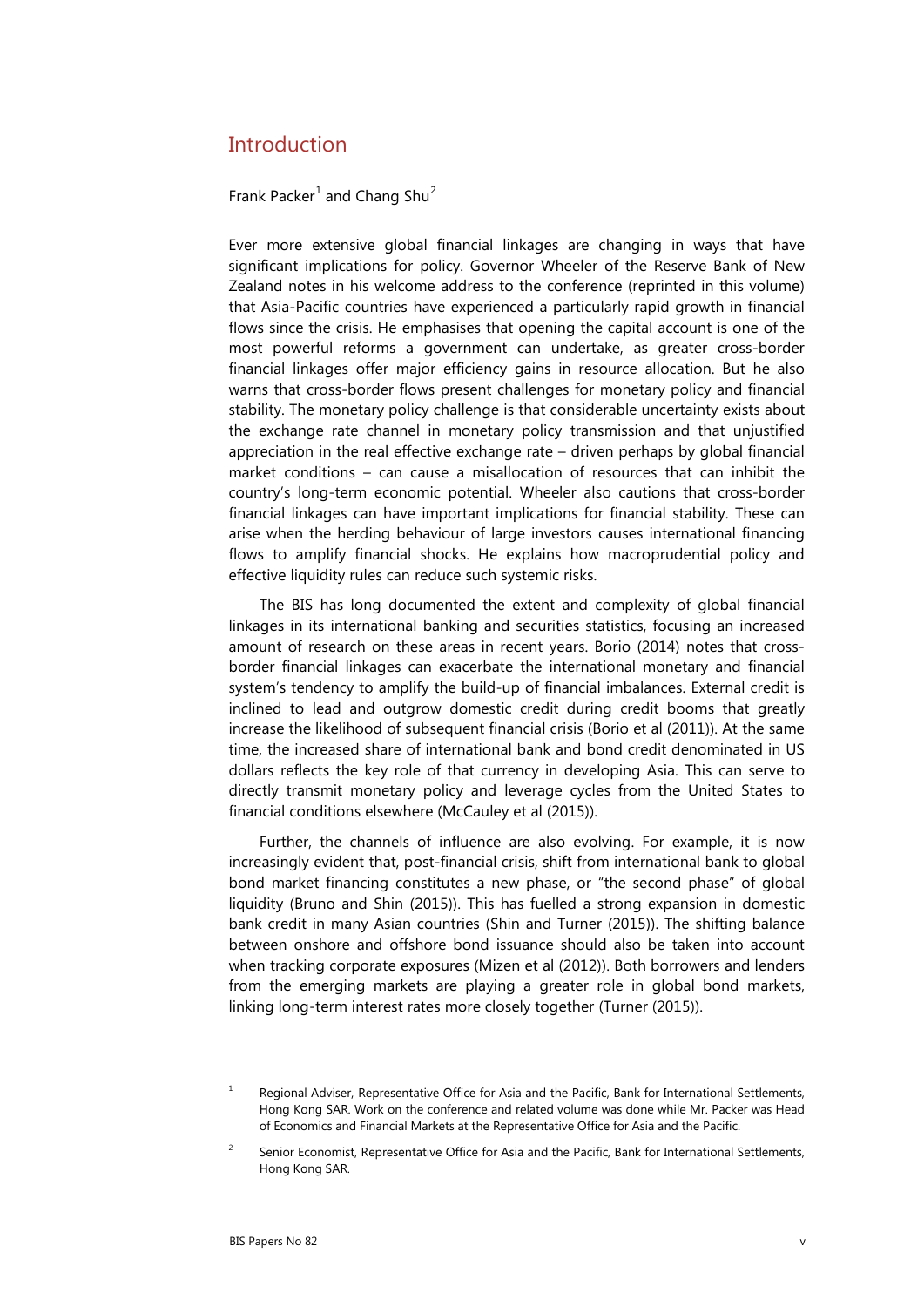Co-hosted by the Reserve Bank of New Zealand (RBNZ) and the BIS's Representative Office for Asia and the Pacific and held on 23–24 October 2014 in Wellington, this conference on cross-border financial linkages represents continuing efforts by the BIS to foster research on these important issues. The conference also marked the completion of the BIS Asian Office's research programme under the direction of the Asian Consultative Council of Governors of BIS member central banks.

## Patterns of cross-border linkages

The two papers of the conference's first session document patterns and drivers of cross-border financial linkages in Asia-Pacific. Taken together, they address a number of questions: Why was the impact of the global financial crisis relatively muted in Asia? How has the landscape of international banking in the region evolved since then? Have the region's financial systems become more or less vulnerable?

The paper by Curcuru, Thomas and Warnock on cross-border portfolios: assets, liabilities and non-flow adjustments suggests that emerging Asia weathered the global financial crisis relatively well, thanks mainly to the region's limited external linkages. The authors combine a number of databases to compare the structure of emerging Asia's cross-border financial linkages with those of advanced economies. The focus is on non-flow adjustments, a broad term capturing the effects of asset price and exchange rate movements, as well as other statistical adjustments. Losses from non-flow adjustments are estimated to be \$600 billion for emerging Asia between 2006 and 2011, a quite small amount in relation to GDP. That the losses were so limited reflected both the modest scale of Asia's external investments and the equally modest returns on such investments. The considerable home bias in investment also points to the importance of considering risks from domestic portfolios when assessing a country's overall portfolio risks.

In their paper on the channels and determinants of foreign bank lending, Ehlers and Wooldridge focus on international banking flows in Asia-Pacific. International banking can include business conducted locally by international banks' affiliates in host countries as well as business conducted from abroad, across national borders. The state of development and the fragility of the borrower countries' banking sectors are found to influence the form of foreign lending: foreign banks tend to lend locally in economies with fragile or less developed banking systems; crossborder lending is more common in economies with stable or advanced banking systems.

Ehlers and Wooldridge also identify another characteristic of financial linkages in Asia-Pacific – the regionalisation of banking activity. The Asia-Pacific economies now tend to have more diversified creditor bases than in the past; in particular, they have become more reliant on funds from regional banks. These trends may reduce the region's vulnerability to adverse shocks from individual creditor countries outside the region. Nonetheless, a different risk may have risen. Ehlers and Wooldridge show that the region's cross-border flows are mostly dollardenominated, and may not be fully hedged against currency risk.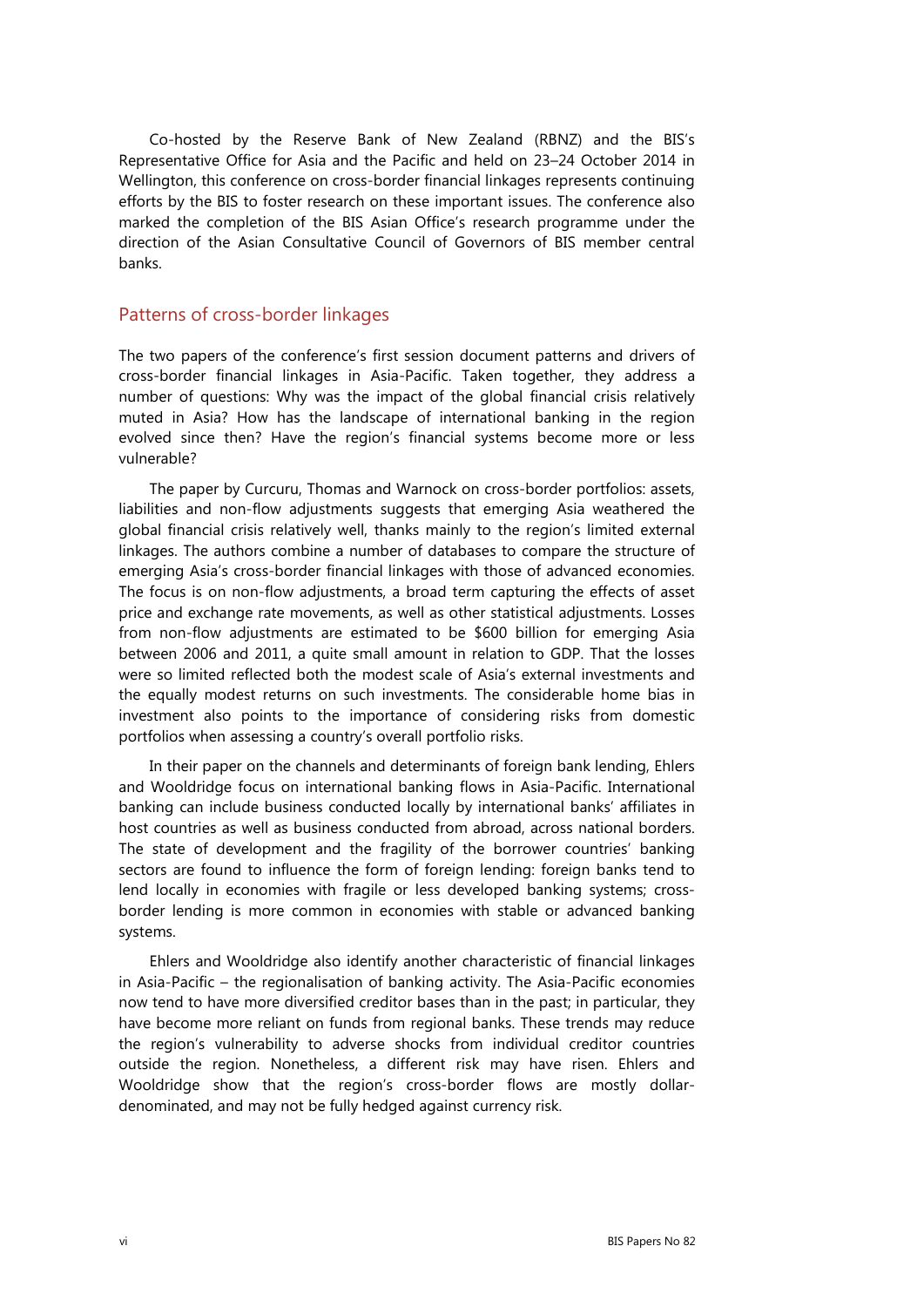### FX markets and exchange rate risks

Two conference papers addressed FX markets and exchange rates directly. Levich and Packer's comprehensive review suggests that the development and functioning of FX markets has progressed at a faster pace in Asia-Pacific than in other regions. The BIS's Triennial Central Bank Survey of foreign exchange and derivatives market activity in 2013 shows that turnover in the currencies of both developed and emerging Asian economies, particularly the Chinese renminbi, have seen rapid growth that is well above the global average. All segments of FX market turnover in the region (eg spot and derivatives, onshore and offshore) have expanded exponentially.

CLS bank and other payment-versus-payment (PVP) systems have significantly enhanced the institutional safeguards for trading in FX markets, despite the relatively light regulation and reporting requirements in these markets. At the same time, herding behaviour in FX trading appears to have become less pronounced in recent years. Reflecting these developments, increased robustness in regional FX markets was evident during the 2013 "taper tantrum". During that episode, Asia-Pacific currencies were in the main subject to less depreciation pressure than those in other regions, despite increases in exchange rate volatility. In contrast to the 2008–09 episode, there were no notable deviations from covered interest parity or significant moves in reported bid-ask spreads; and the withdrawal from the carry trade was orderly compared with earlier periods.

Levich and Packer present two policy recommendations for further enhancing the safety and resilience of FX markets in the Asia-Pacific. First, more countries should adopt CLS or another PVP system for their currencies. Second, crowdedness metrics for trading activity in FX markets should be refined and published regularly as indicators of financial market vulnerability.

Munro builds on her earlier work in analysing the risks and returns of Asia-Pacific currencies in "Exchange rates, expected returns and risk: what can we learn from Asia-Pacific currencies?". This paper proposes a more refined statistical test of uncovered interest parity (UIP). Significant deviations from UIP based on standard tests may be due to a failure to adequately account for certain types of risk. In particular, when the bond premium is taken into account, the estimated exchange rate response to changes in expected returns is considerably closer to that predicted by theory.

Munro's study further contributes to discussions on the Mundellian trilemma. The findings point to the significant difficulties in assessing the trade-offs between controls over capital, interest and exchange rates when expectations and risk are included in the analysis. The paper's empirical results also suggest that policymakers are not necessarily confined to "corner" solutions: through exchange management, Asian countries could trade a lesser degree of control over interest rates for lower exchange rate volatility.

#### Financial market spillovers in the region

The paper by Shu, He, Wang and Dong compares the influence of the US and Chinese financial markets in the Asia-Pacific region. Spillovers from US financial markets to the global markets have been well researched, while China's global influence in the real economy is much better understood than its influence on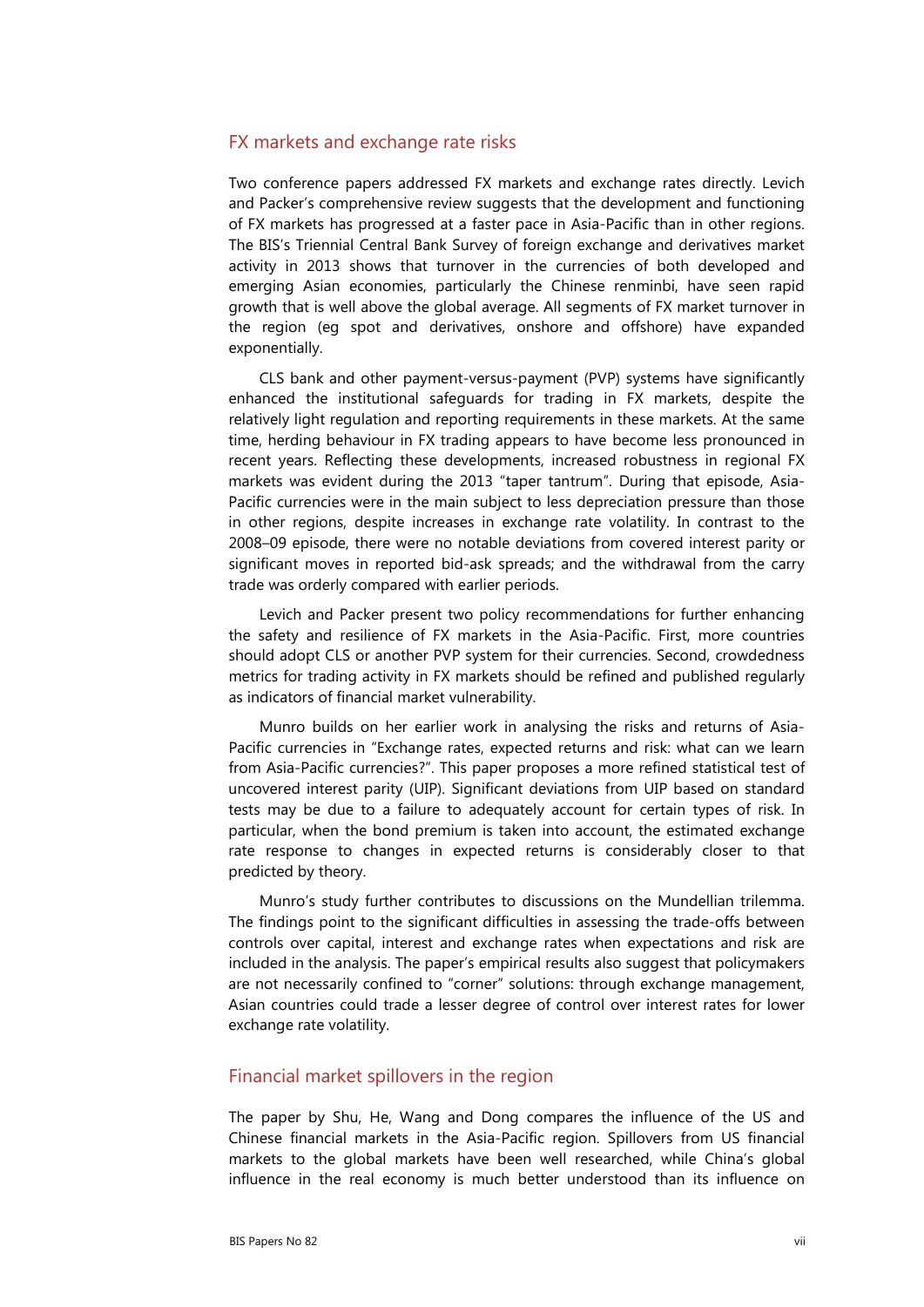financial markets. The paper represents the first attempt to systematically study the spillovers from China's financial markets to those of Asia-Pacific, and compare these spillovers with those from the United States.

The empirical analysis indicates that China's equity market and currency movements have become quite influential in the region. In normal market conditions, the impact of China's stock market in the region approaches that of the US stock market, although the impact of the US market still dominates strikingly during stress periods. Movements in the Chinese renminbi are a significant driver of regional currencies. By contrast, the Chinese bond market has a negligible impact on other financial markets in the region.

## Policies to deal with capital flows and their effectiveness

In the final paper presented at the conference, Bruno, Shim and Shin assess the effectiveness of capital flow and macroprudential measures for 12 Asia-Pacific economies. The study uses a comprehensive data set for these measures and conducts panel regressions that isolate the impact of these policies by controlling for global and local factors.

Mixed results are found for policy effectiveness. Capital flow measures operating through the banking sector and bond market appear to have slowed down targeted flows before the global financial crisis, but not afterwards. At the same time, cross-border lending, bank credit and total credit are not much affected by macroprudential measures.

One major contribution of the paper to the capital control literature is in its documentation of policy spillovers, ie the unintended impact on untargeted sectors and markets. Indeed, there is evidence of significant policy externalities: banking sector measures are associated with higher international debt issuance, and bond market measures with an increase in cross-border bank lending. The important implication is that such policy spillovers need to be taken into account when considering macroprudential measures.

## Global liquidity

Hélène Rey's keynote speech addressed the issue of how large capital flows affect the international transmission of monetary policy.<sup>[3](#page-3-0)</sup> A number of trends have been widely recognised in recent years: massive credit growth globally; strong co-movements in capital flows; and a global financial cycle in risky asset prices. The speech drew on several studies done by Rey and her co-authors to account for these stylised facts.

Rey introduced a theoretical model to illustrate the role of financial intermediaries and leverage in transmitting financial conditions around the world. In contrast to the analysis of Bruno and Shin (2014), which focused on global banks, Rey's model includes heterogeneous financial intermediaries – including banks and asset managers. Risky asset prices across the world's financial markets are shown to depend on a global factor, which is a function of realised volatility and of time-

<span id="page-3-0"></span>The slides presented at the conference are available upon request from Margaret.Siu@bis.org.